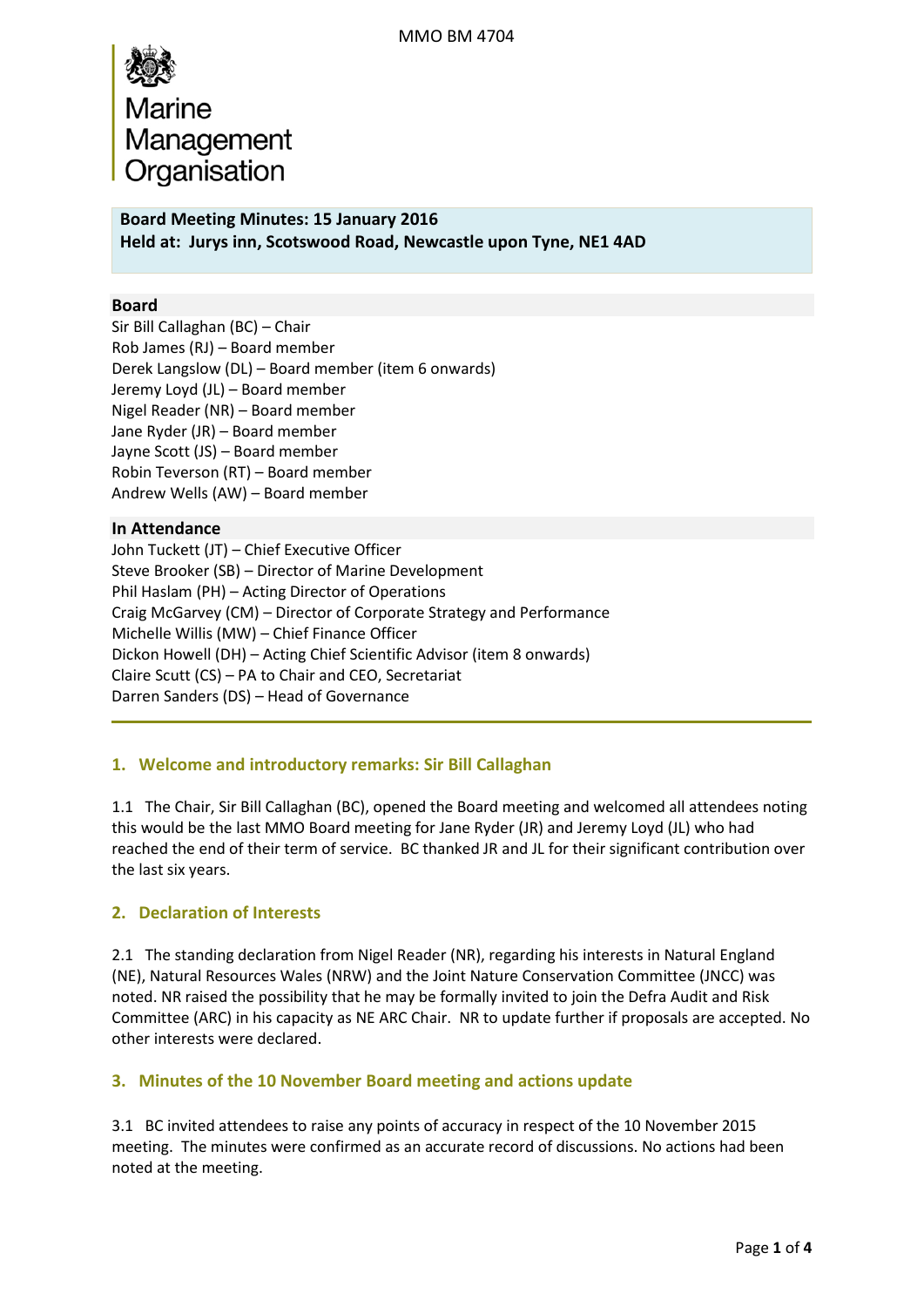## **4. Review of Effectiveness (9 December) summary and actions**

4.1 BC invited attendees to raise any points of accuracy in respect of the Review of Effectiveness summary. The summary was confirmed as an accurate record of discussions.

#### **Actions update**

#### *RoE 1 – Invite the Permanent Secretary, Clare Moriarty (CM) to an MMO Board meeting.*

BC requested the invitation to CM was actively pursued. Secretariat confirmed that this action is being progressed.

#### *RoE 2 – Invite Amy Holmes, Defra Director with responsibility for Marine, to a future Board meeting.*

Secretariat confirmed that this action is being progressed.

#### *RoE 3 – A Strategy for Board engagement to be developed*

This item to be covered in discussion later in the meeting.

#### *RoE 4 – The Board, CEO and Directors are to be involved in discussions on the Target Operating Model.*

*Defra are leading on this and a request to be involved, where appropriate, has been noted.* 

#### **5. Audit and Risk Assurance Committee:**

#### **a) 10 December 2015 meeting update and draft minutes**

5.1 BC invited Nigel Reader (NR) to present an update from the 10 December Audit and Risk Assurance Committee (ARAC) meeting.

5.2 NR invited the Board to note the formal Minutes and updated the Board that MMO had a new National Audit Office (NAO) manager, Charley-Jo Devlin, who had attended the meeting. NR drew the Board's attention to the Legal Procurement audit noting the turnaround from the previous position. NR pointed out that there had been some slippage in the 2015/16 audit programme but the committee had taken reassurance that the programme would be delivered in time for the Annual Report and Accounts. A further update was on Cyber Security was discussed.

## **b) Actions from the ARAC Review of Effectiveness Workshop**

5.3 NR advised the meeting that the ARAC had held an annual Review of Effectiveness on 10 December which had been facilitated by David Hakin from NAO. The review had concluded that the ARAC was highly effective and noted a small number of improvement action which NR drew to the Board's attention.

5.4 BC thanked NR for the updates which were noted.

#### **Items 6 and 7 were discussed in closed session.**

## **8. Spending Review Settlement**

6.1 Michelle Willis (MW) introduced a presentation to highlight the MMO's Spending Review settlement drawing the Board's attention to the grant in aid settlement figure. MW gave further granularity on the MMO's spending review submission through to 2020 noting pressures and opportunities over that period.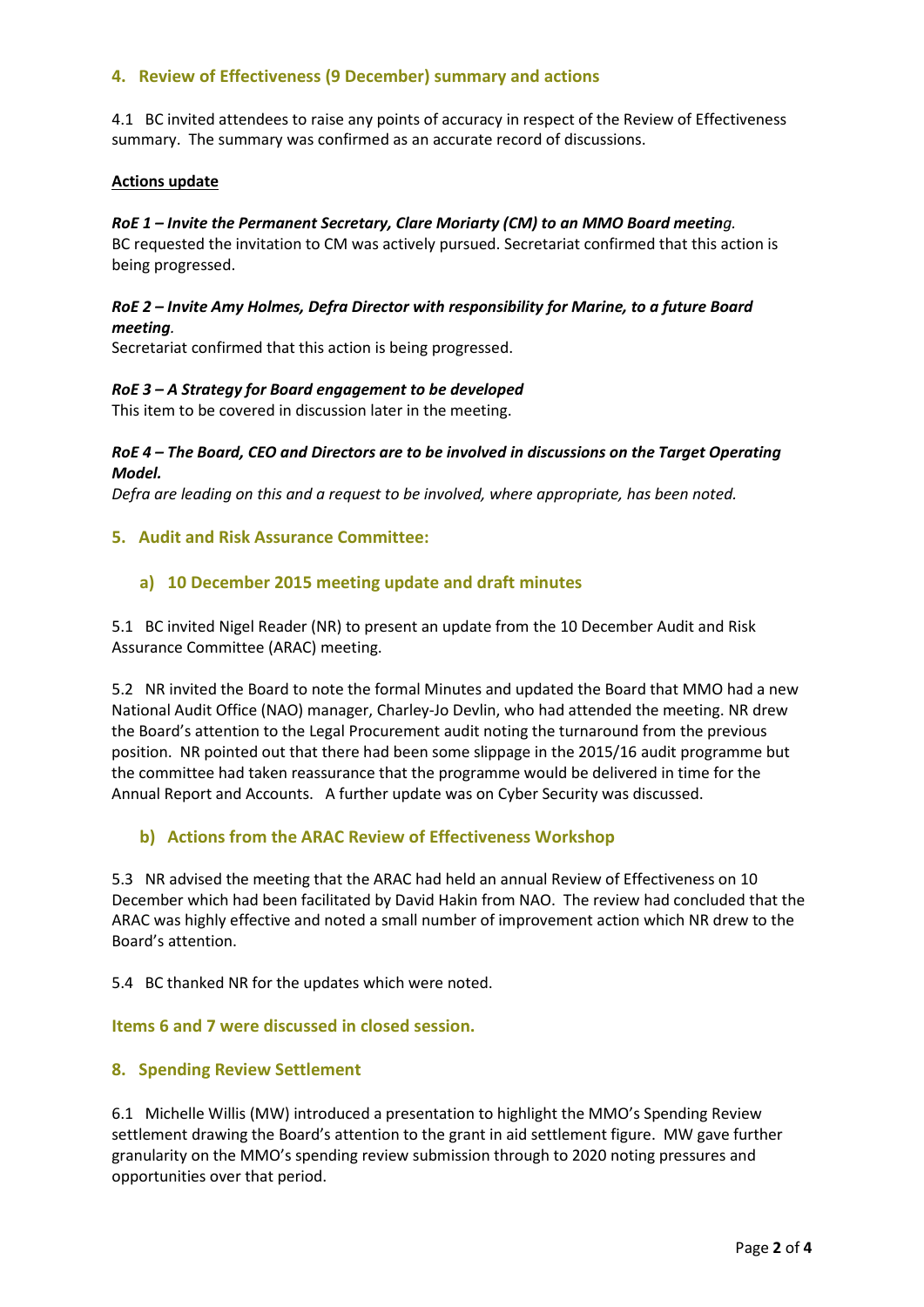6.2 MW highlighted the risks and explained potential impacts by breaking these down by policy outcomes and activity; additionally pointing out that the overall reduction in expenditure and overall increase in income and alternative funding sources represented a fundamental change to the existing funding structure of the MMO.

6.3 MW offered a level of assurance that the business could deliver its wide remit subject to the programme of activity to deliver charging schemes being appropriately resourced and opportunities to maximise EC funding being fully realised.

6.4 BC asked if there was a headcount figure. MW advised that in her view there was a requirement for flexibility until the Marine Review had completed. The Board engaged in discussion on staffing and agreed that a manpower plan would be crucial both during the Marine Review period and beyond.

6.5 BC thanked MW for the update which was noted.

**Action 38/01:** The Senior Management Team to produce a manpower plan for future discussion with the Board

## **Items 10 and 11, Defra Business Planning and Strategy**

7.1 Craig McGarvey (CMc) invited Board members to consider the paper presented and gave an introduction to the Workshop session of the formal meeting setting the context for the discussion. CMc outlined the two approaches which he asked Board members to consider:

- 1) Deal with what is known for 2016/17 and put in place some processes up to 2020, or
- 2) Attempt to set a Business Plan up to 2020

7.2 The Board discussed the merits of each option acknowledging that there was no change to MMO's statutory duties going forward.

7.3 CMc advised the Board of the four delivery objectives set by Defra and the Board engaged in further discussion regarding where Marine was the best fit. CMc updated Board members that a meeting was scheduled for 11/12 February – Defra Big Room – and all CEO's from the Defra group would be feeding into this from a Business Planning perspective.

7.4 CMc gave further information on the Single Defra Plan, outlining the three stage approach and the timeline for delivery. The Board raised the fact that the relationship with policy in some areas (CFP) had become blurred and whilst this represented opportunities for us to work together it may be a further pull on MMO's resource.

7.5 The Board engaged in a detailed strategic discussion, touching upon Board and staff feedback provided from recent exercises on strategy. CMc engaged the Board on a set of outcomes that had emerged from discussions within the Senior Management Team. The Board also discussed sector perspectives of our work and what measures of success matter to them; the wider-benefits of our work, from the perspectives of customers and stakeholders, and what we can achieve by 2020.

7.6 The Board agreed that they would like to build upon this discussion further at the February 2016 Board meeting. The Board also confirmed that work on developing a set of strategic outcomes to 2020 should not be rushed but should be well considered, given the ongoing 'Marine Review', accepting that that could take 6-18 months. The Board further agreed that the Senior Management Team would prepare a plan suitable for 2016/17, with focus shifting immediately to the 2017-2020 overarching strategic position and plan.